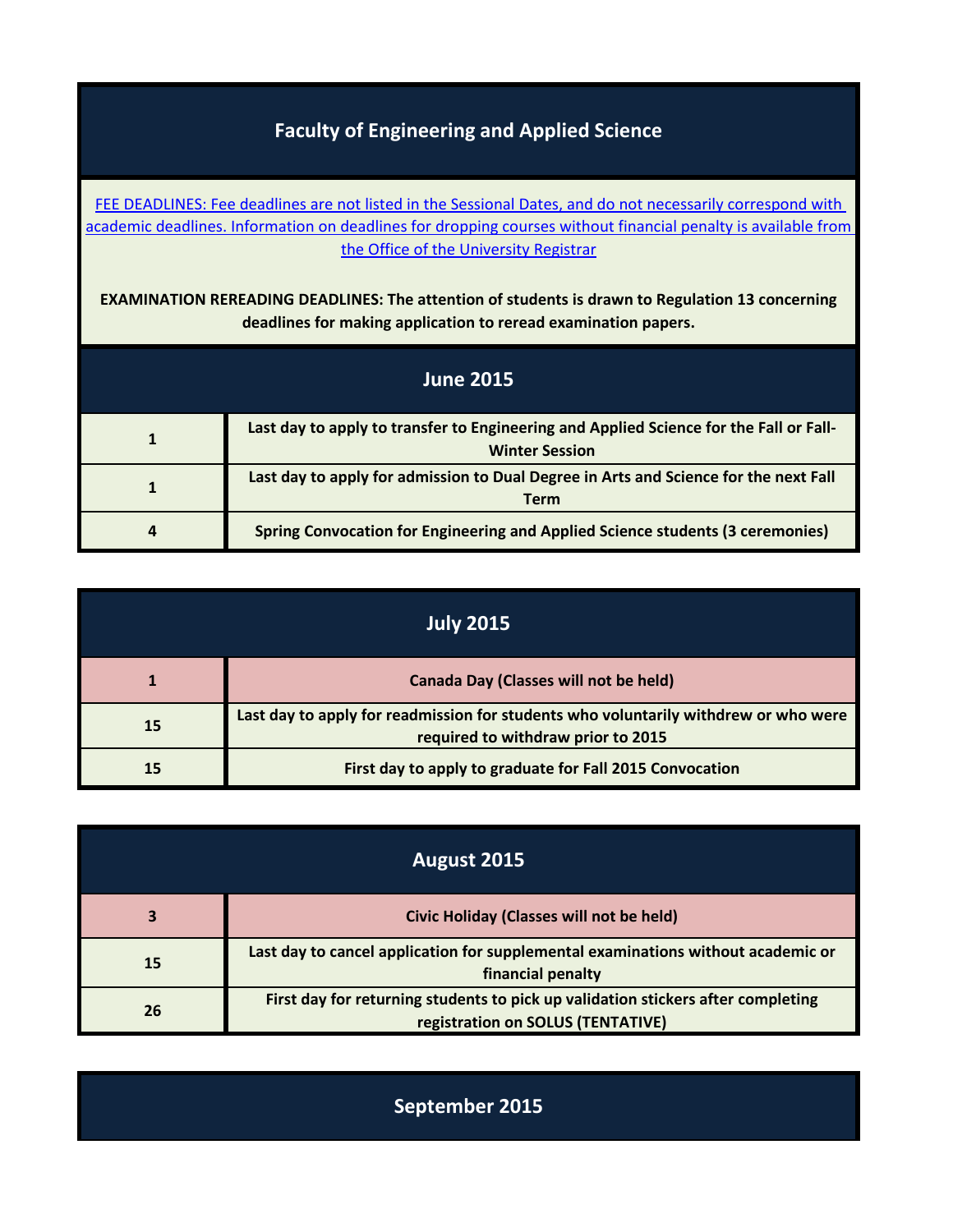| $\mathbf{1}$   | SOLUS is available to complete the final stages of the registration process for students<br>who have pre-registered and made the minimum payment (TENTATIVE)                                                                                                                                                                                                                                        |
|----------------|-----------------------------------------------------------------------------------------------------------------------------------------------------------------------------------------------------------------------------------------------------------------------------------------------------------------------------------------------------------------------------------------------------|
| $\mathbf{1}$   | Tuition payment or promissory note due for Fall Term; after this date a Late<br><b>Registration Fee applies.</b>                                                                                                                                                                                                                                                                                    |
| $\overline{2}$ | Students may add and drop courses in SOLUS (tentative)                                                                                                                                                                                                                                                                                                                                              |
| 6              | <b>Orientation begins (Arrival day)</b>                                                                                                                                                                                                                                                                                                                                                             |
| $\overline{7}$ | <b>Labour Day (University closed)</b>                                                                                                                                                                                                                                                                                                                                                               |
| 8              | <b>Welcoming Ceremony for new students</b>                                                                                                                                                                                                                                                                                                                                                          |
| $9 - 11$       | <b>Supplemental examinations</b>                                                                                                                                                                                                                                                                                                                                                                    |
| $9 - 11$       | <b>Challenge Examinations for First Year students</b>                                                                                                                                                                                                                                                                                                                                               |
| 10             | First Year students receive Photo ID card and validation sticker (tentative)                                                                                                                                                                                                                                                                                                                        |
| 14             | <b>Fall Term classes begin</b>                                                                                                                                                                                                                                                                                                                                                                      |
| 25             | Last date to:<br>Drop fall Term and fall-Winter session course without financial penalty<br>* Register without extra fee. After this date, students must appeal in writing to the<br><b>Operations Committee for permission to register late</b><br>* Add a Fall term course or a Fall-Winter sessional course<br>* Change from one academic plan to another within Engineering and Applied Science |

| October 2015 |                                                                                                            |
|--------------|------------------------------------------------------------------------------------------------------------|
| <b>12</b>    | <b>Thanksgiving Day (University closed)</b>                                                                |
| 15           | Last day to apply for admission to upper year courses at the International Study Centre<br>for Winter Term |
| 15           | Last date to apply to graduate for Fall 2015 Convocation                                                   |
| 16           | <b>University Day</b>                                                                                      |

| November 2015                                                |
|--------------------------------------------------------------|
| University reports registration numbers to the government    |
| Last day to drop a Fall Term course without academic penalty |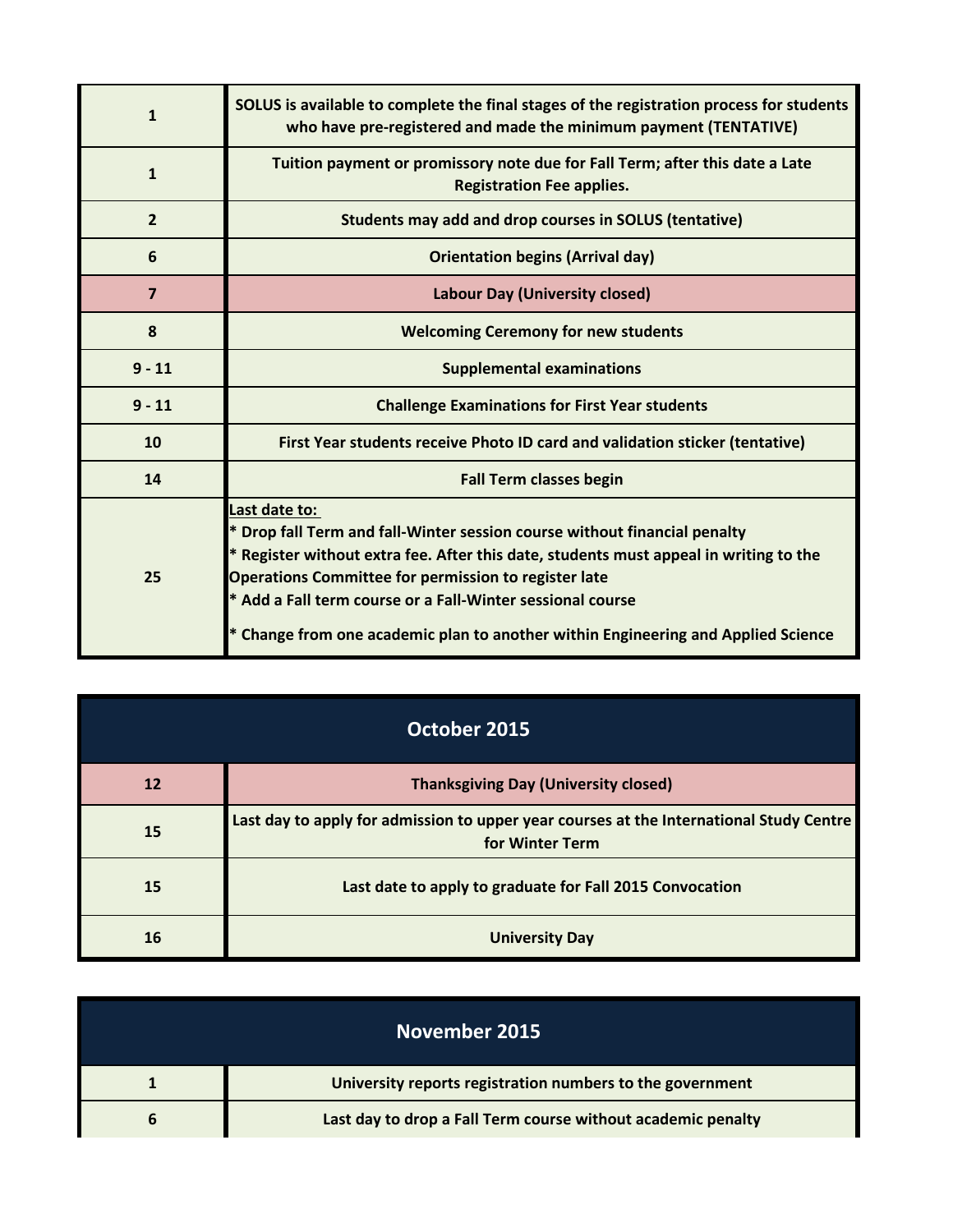|       | Last date to apply for accommodation for an official examination conflict for the<br><b>December examination period</b> |
|-------|-------------------------------------------------------------------------------------------------------------------------|
| 11    | Remembrance Day (classes cancelled 10:30 - 11:30 a.m.)                                                                  |
| 17-18 | <b>Fall 2015 Convocation</b>                                                                                            |

| December 2015  |                                                                                                       |
|----------------|-------------------------------------------------------------------------------------------------------|
| 1              | First date to Apply to Graduate in Spring 2016                                                        |
| 1              | Last day to apply for admission to Dual Degree in Arts and Science for the next Winter<br><b>Term</b> |
| $\overline{a}$ | <b>Fall Term classes end</b>                                                                          |
| $5 - 8$        | Fall Term pre-examination study period                                                                |
| 6              | <b>Commemoration Day (no exams will be held)</b>                                                      |
| $9 - 23$       | <b>Final examination period</b>                                                                       |
| 31             | <b>Fall Term ends</b>                                                                                 |

| January 2016 |                                                                                                                                                                                                                                                                                                                                                                                                                                                                                                                                                     |
|--------------|-----------------------------------------------------------------------------------------------------------------------------------------------------------------------------------------------------------------------------------------------------------------------------------------------------------------------------------------------------------------------------------------------------------------------------------------------------------------------------------------------------------------------------------------------------|
| $\mathbf{1}$ | <b>New Year's Day (Statutory holiday)</b>                                                                                                                                                                                                                                                                                                                                                                                                                                                                                                           |
| 4            | <b>Winter Term classes begin</b>                                                                                                                                                                                                                                                                                                                                                                                                                                                                                                                    |
| 10           | <b>Tuition Fees due in full for Winter Term</b>                                                                                                                                                                                                                                                                                                                                                                                                                                                                                                     |
| 11           | <b>Extended Program classes begin for Fall courses</b>                                                                                                                                                                                                                                                                                                                                                                                                                                                                                              |
| 15           | Last Date to:<br>* Drop a Winter Term course without financial penalty<br>* Add a Winter Term course or to change an academic plan (Students unable to register<br>for the Winter Term or apply to change an academic plan by this date must appeal in<br>writing to the Operations Committee and pay a Registration Administration Fee)<br>Drop a Fall-Winter sessional course without academic penalty<br>* Apply to rewrite a First Year Fall course examination (APSC 111, APSC 131, and APSC<br>171) which take place in February Reading Week |
| 18           | <b>Academic Plan (Discipline) Orientation for First Year Students begins</b>                                                                                                                                                                                                                                                                                                                                                                                                                                                                        |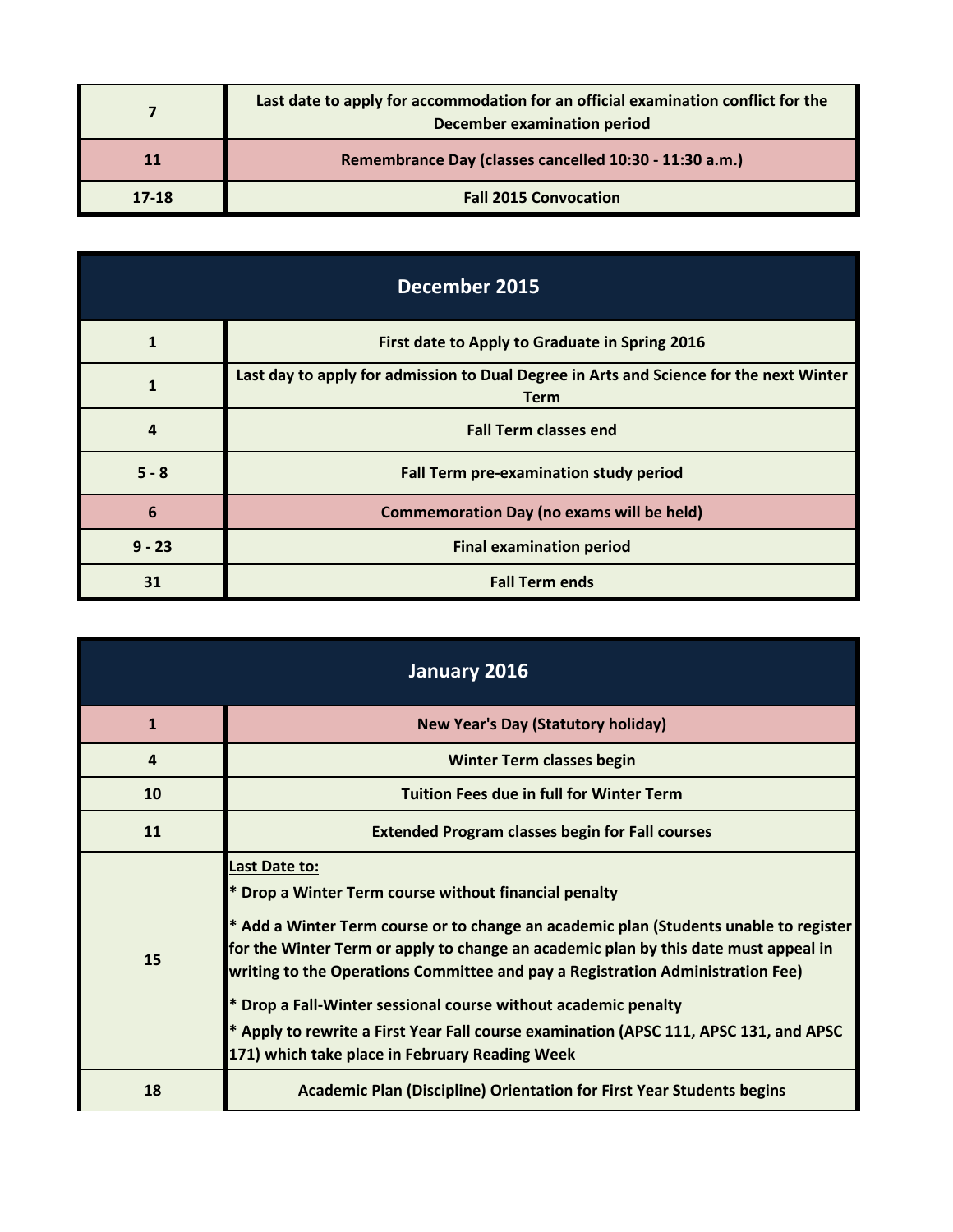| 18 | Last day to cancel an application to rewrite a First Year Fall course examination without<br>academic penalty |
|----|---------------------------------------------------------------------------------------------------------------|
| 22 | Last day to withdraw from degree program without failure of year                                              |
| 22 | Last day to add a Fall Extended Program course                                                                |
| 25 | Last day to drop a Fall Extended Program course                                                               |
|    | Last day to apply for the exchange program for 2016-2017 (tentative)                                          |

| <b>February 2016</b> |                                                                             |
|----------------------|-----------------------------------------------------------------------------|
| <b>TBA</b>           | Last date to Apply to Graduate in Spring 2016                               |
| $\mathbf{1}$         | The University reports registration numbers to the government               |
| 8                    | Academic Plan Selection for First Year Students begins on SOLUS (tentative) |
| <b>15</b>            | <b>Family Day (classes will not be held)</b>                                |
| $16 - 19$            | Mid-term reading week                                                       |
| $16 - 19$            | <b>Extended Program Fall course examinations</b>                            |
| 22                   | <b>Extended Program Classes begin for Winter courses</b>                    |
| 26                   | Last day to drop a Winter Term course without academic penalty              |

| <b>March 2016</b> |                                                                                                                      |
|-------------------|----------------------------------------------------------------------------------------------------------------------|
| 1                 | Academic Plan Selection for First Year Students ends on SOLUS                                                        |
|                   | Last day to add/drop APSC 151 and/or APSC 161 rewrite examination in April                                           |
| 7                 | Last date to apply for accommodation for an official examination conflict for the April<br>examination period.       |
|                   | Last day to add a Winter Extended Program course                                                                     |
| 15                | Last day to apply for admission to upper year courses at the International Study Centre<br>for Spring-Summer session |
| 25                | <b>Good Friday (University closed)</b>                                                                               |
| 29                | Last day to drop a Winter Extended program course                                                                    |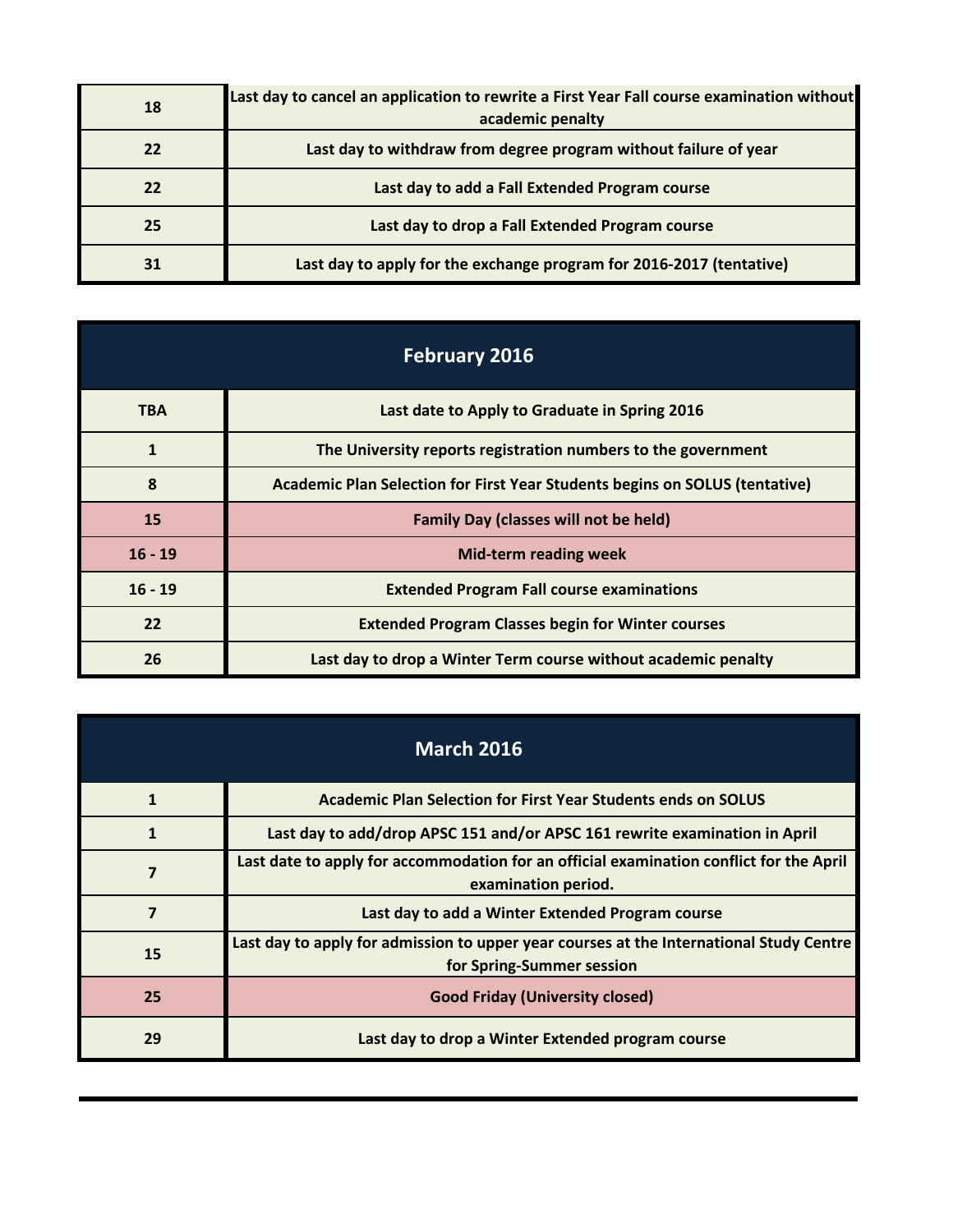| <b>April 2016</b> |                                                                                                       |  |
|-------------------|-------------------------------------------------------------------------------------------------------|--|
|                   | <b>Winter Term classes end</b>                                                                        |  |
|                   | Last day to apply for admission to Dual Degree in Arts and Science for the next Summer<br><b>Term</b> |  |
| $2 - 6$           | Pre-exam study period                                                                                 |  |
| $7 - 23$          | <b>Final Examinations</b>                                                                             |  |
| 25                | <b>Surveying Field School begins (tentative)</b>                                                      |  |
| 30                | <b>Winter Term ends</b>                                                                               |  |

| <b>May 2016</b> |                                                                                                                                                                                |  |
|-----------------|--------------------------------------------------------------------------------------------------------------------------------------------------------------------------------|--|
| $\mathbf{1}$    | <b>Summer Term begins</b>                                                                                                                                                      |  |
| $\mathbf{1}$    | <b>Tuition fees due in full for all Summer Term Sessions</b>                                                                                                                   |  |
| $\mathbf{1}$    | <b>Extended Program Fees are due</b>                                                                                                                                           |  |
| $\mathbf{1}$    | Last day for student consultations regarding Dual Degree in Economics application                                                                                              |  |
| $\overline{2}$  | <b>Summer Term Classes begin (May-June and May-July sessions)</b>                                                                                                              |  |
| $\overline{2}$  | <b>Extended Program Spring Term begins</b>                                                                                                                                     |  |
| 6               | Last date to add Summer Term classes (May-June and May-July sessions)                                                                                                          |  |
| 6               | Last date to drop Summer Term classes (May-June session) without financial penalty                                                                                             |  |
| 13              | Last date to drop Summer Term classes (May-July session) without financial penalty                                                                                             |  |
| 13              | <b>Surveying Field School ends (tentative)</b>                                                                                                                                 |  |
| 23              | Victoria Day (classes will not be held)                                                                                                                                        |  |
| 20              | Last day for eligible students in the regular First Year program to register to rewrite the<br>exam for Winter First Year courses (APSC 112, APSC 132, APSC 172, and APSC 174) |  |
| 25              | Last day to pay administrative fee for rewrite exams in Winter Term courses of the First<br>Year program that are written in a location other than Kingston                    |  |
| 27              | Last date to drop Summer Term classes (May-June session)                                                                                                                       |  |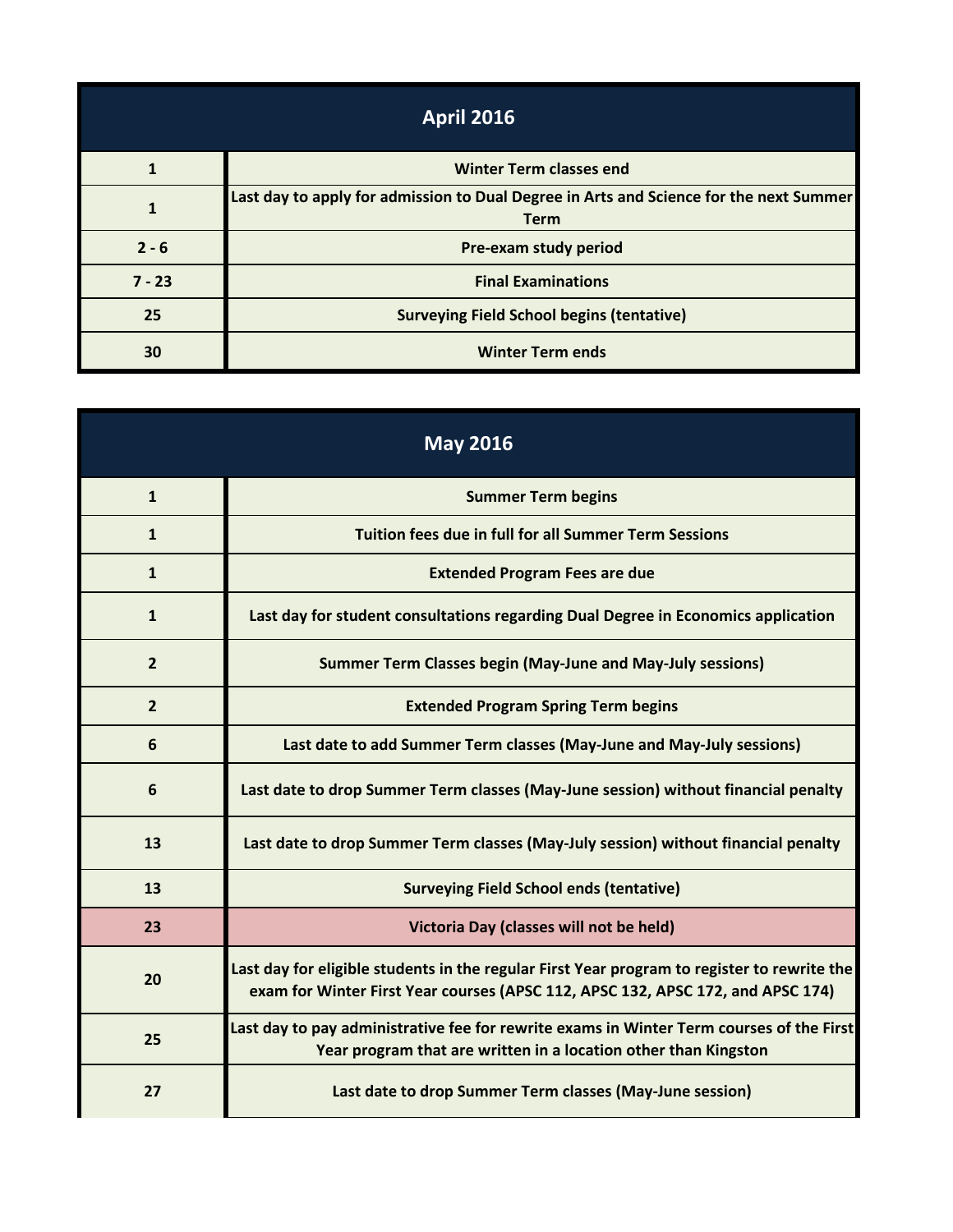| <b>June 2016</b>                                                                                                                                              |                                                                                                          |  |
|---------------------------------------------------------------------------------------------------------------------------------------------------------------|----------------------------------------------------------------------------------------------------------|--|
| NOTE: Spring 2016 Convocation: Dates will be determined in November 2015. Please refer to<br>http://www.queensu.ca/registrar/convocation to view these dates. |                                                                                                          |  |
| $\mathbf{1}$                                                                                                                                                  | Last day to apply for Dual Degree Program for the next Fall-Winter session                               |  |
| $\overline{\mathbf{3}}$                                                                                                                                       | Last day to withdraw from rewrite exams for Winter First Year courses                                    |  |
| 10                                                                                                                                                            | <b>Extended Program classes end</b>                                                                      |  |
| 13                                                                                                                                                            | Summer Term classes (May-June session) end                                                               |  |
| 15                                                                                                                                                            | Last day to apply for supplemental examination privileges                                                |  |
| $13 - 17$                                                                                                                                                     | <b>Extended Program Winter course examinations</b>                                                       |  |
| $16 - 17$                                                                                                                                                     | <b>Summer Term examinations in May - June session classes (TENTATIVE)</b>                                |  |
| 24                                                                                                                                                            | Last date to drop Summer Term classes (May-July session)                                                 |  |
| 30                                                                                                                                                            | Last day to apply for admission to upper-year courses at the International Study Centre<br>for Fall Term |  |

| <b>July 2016</b> |                                                                                         |
|------------------|-----------------------------------------------------------------------------------------|
| $\mathbf{1}$     | Canada Day (Classes will not be held)                                                   |
| 3                | Summer Term classes (July - August session) begin                                       |
| 8                | Last date to add Summer Term classes (July - August session)                            |
| 8                | Last date to drop Summer Term classes (July - August session) without financial penalty |
| 22               | Summer Term classes (May - July session) end                                            |
| $26 - 29$        | <b>Summer Term examinations in May-July Session classes (TENTATIVE)</b>                 |
| 29               | Last date to drop Summer Term classes (July - August session)                           |